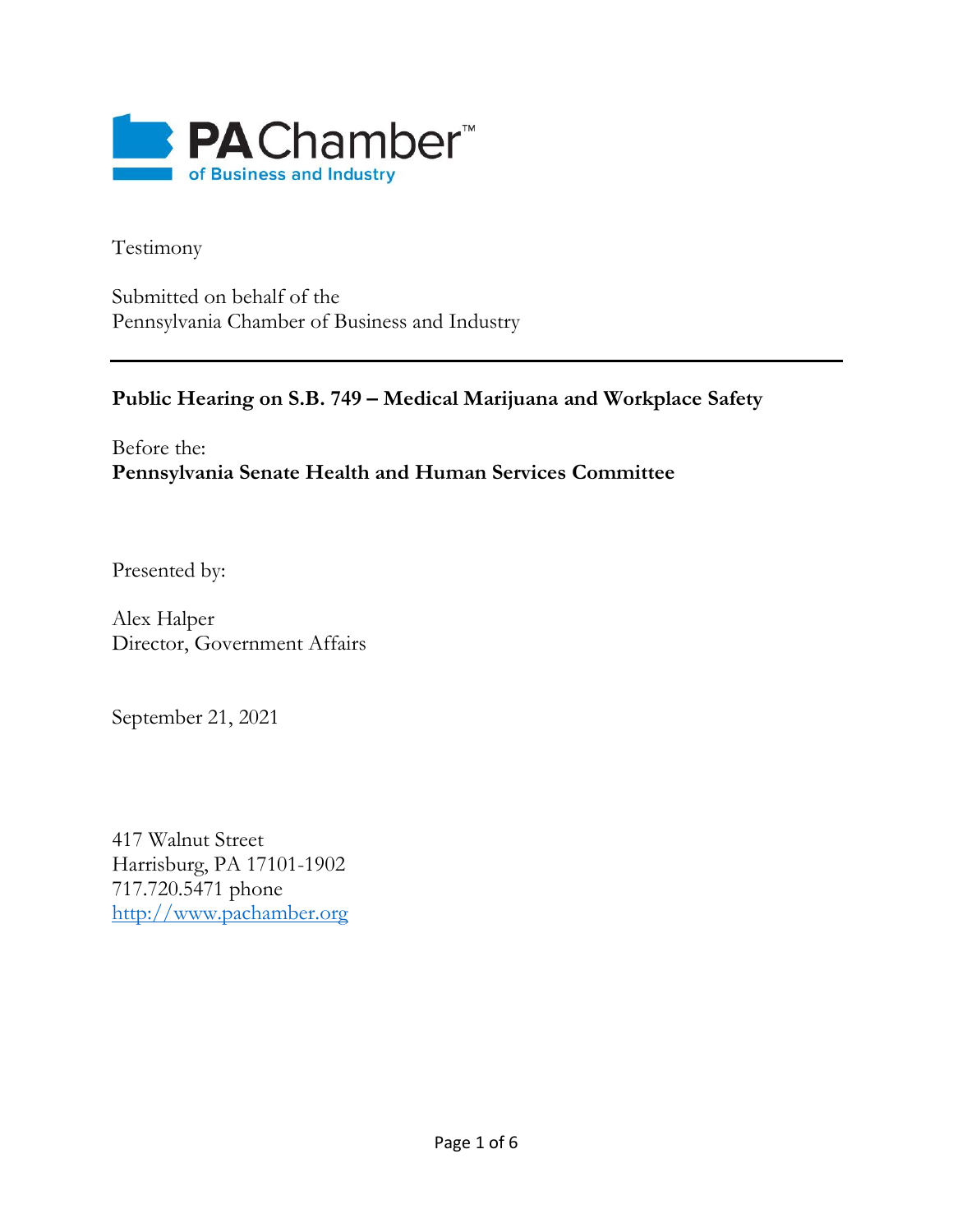Chairwoman Brooks, Chairman Haywood and members of the Senate Health and Human Services Committee, my name is Alex Halper and I am Director of Government Affairs for the Pennsylvania Chamber of Business and Industry. The PA Chamber is the largest, broad-based business advocacy association in Pennsylvania. We represent nearly 10,000 employers of all sizes, from sole proprietors to Fortune 100 companies, crossing all industry sectors throughout the Commonwealth and representing around 50 percent of the private-sector workforce. Thank you for the opportunity to testify today regarding medical marijuana and workplace safety.

The PA Chamber heard from many Pennsylvania employers prior to and during the 2015-16 legislative session as the General Assembly considered medical marijuana legalization. Opinions among employers were mixed: some questioned marijuana's efficacy and potential for abuse and urged opposition; others urged support, noting the potential for medical marijuana to serve as an alternative to opioids and other more addictive and dangerous medications. Ultimately the PA Chamber did not take a position on S.B. 3 overall, given the lack of consensus among our members and the reality that medical professionals and researchers were best positioned to provide input to lawmakers on the potential benefits and risks to patients.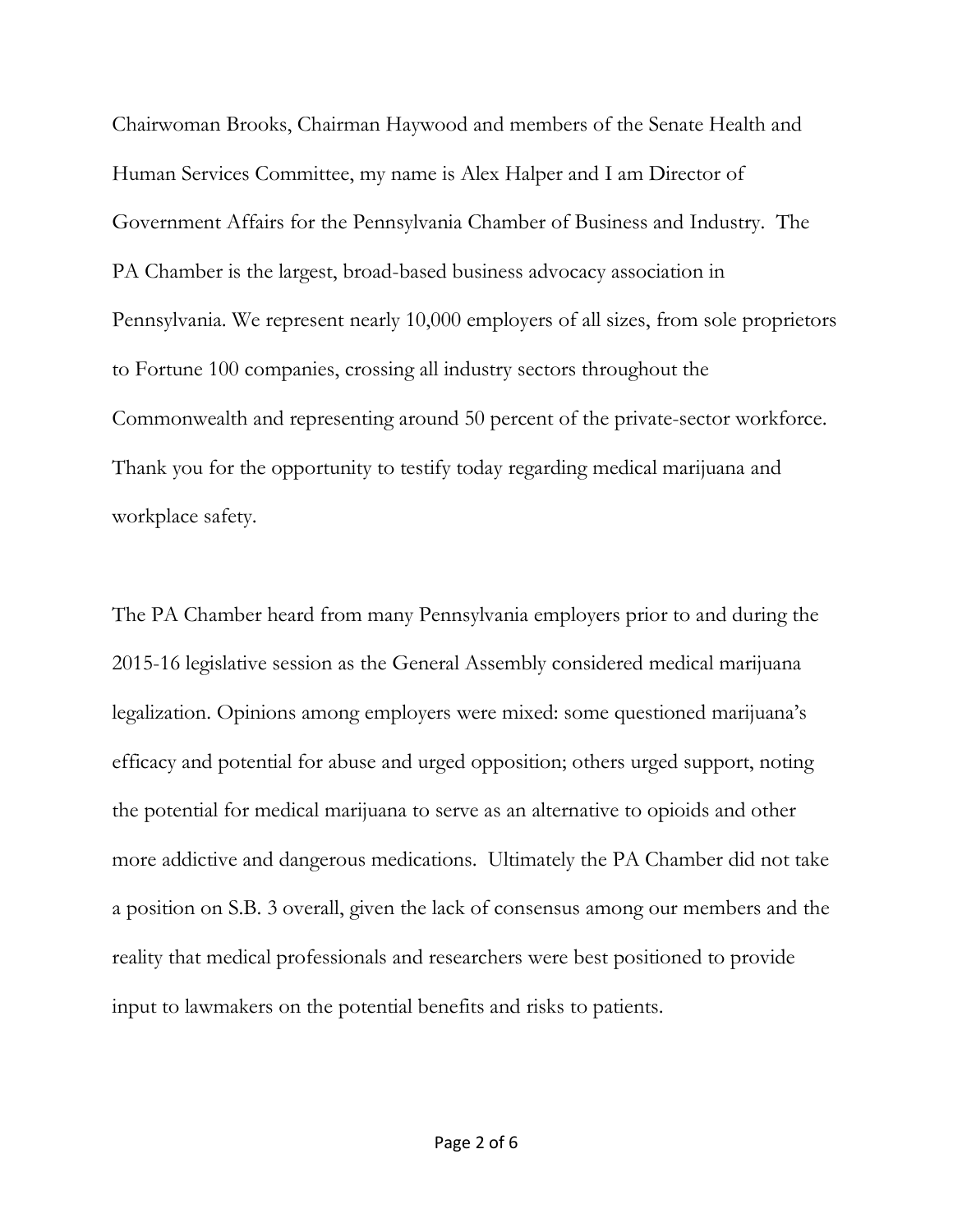While perspectives varied on the broad question of medical marijuana legalization, there was general consensus among employers on two key principles: workplace safety cannot be compromised; and the law should provide clear guidance to employers for managing medical marijuana use among their workforce.

The PA Chamber noted during consideration of S.B. 3 that employers could potentially face a legal paradox should marijuana become legal for medicinal purposes under Pennsylvania law, while remaining an unlawful under Federal law. This unique dynamic had no precedent and the potential to create confusion for both employers and patients. We discussed these concerns with lawmakers and the final version that became Act 16 of 2016 does include a number of provisions that at least acknowledges these issues.

For example, Section 2103(b)(3) provides that "Nothing in this act shall require an employer to commit any act that would put the employer or any person acting on its behalf in violation of Federal law." The law further outlines a number of workplace tasks and responsibilities that a medical marijuana patient may be prohibited from undertaking and provides some discretion for employers to prohibit tasks that may be life-threatening or a public safety risk.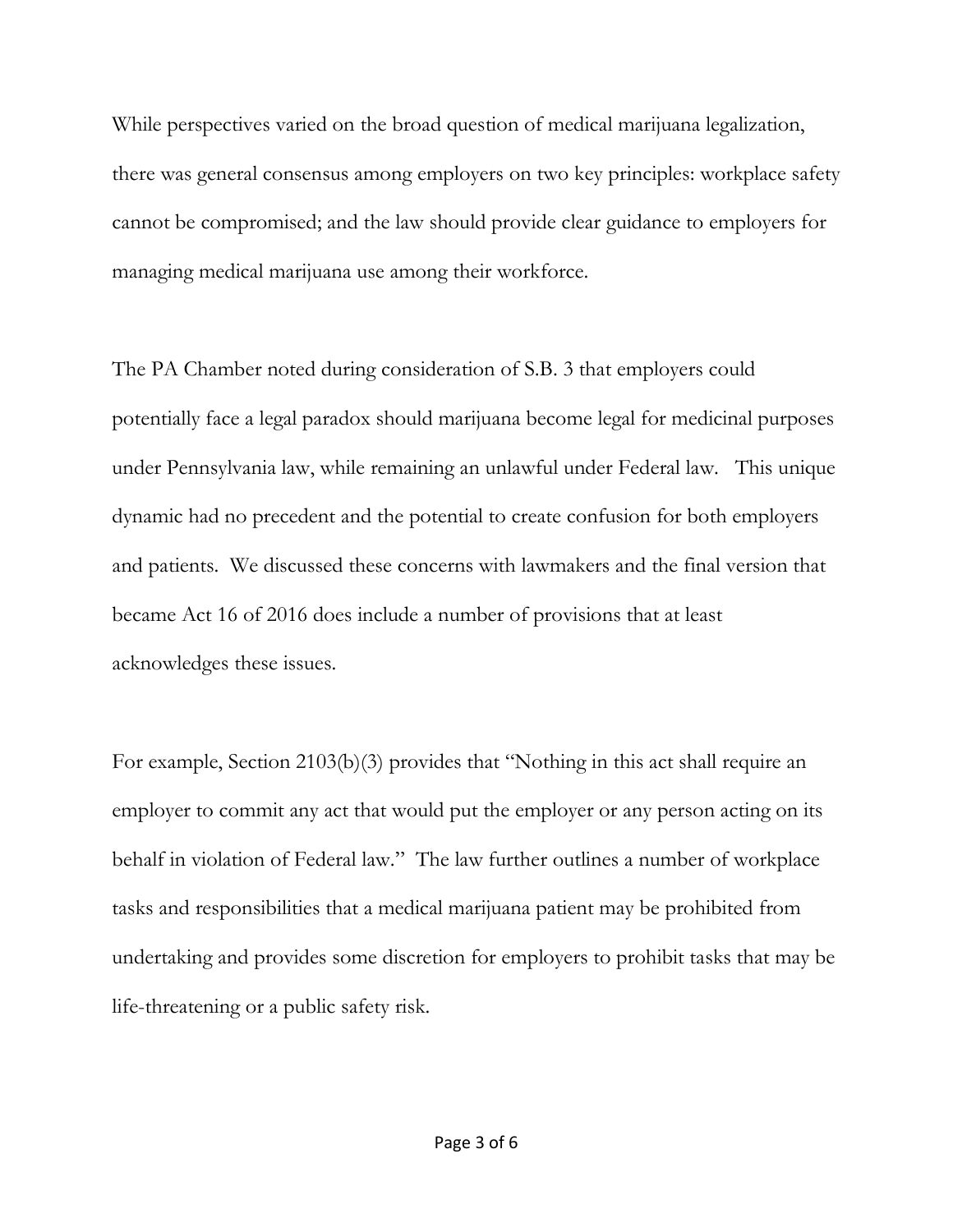At the same time, the law provides strong anti-discrimination protections for patients, stating that "No employer may discharge, threaten, refuse to hire or otherwise discriminate or retaliate against an employee regarding an employee's compensation, terms, conditions, location or privileges solely on the basis of such employee's status as an individual who is certified to use medical marijuana."

Despite Act 16's recognition of medical marijuana's potential impact on the workforce and workplace safety, it is clear after several years that the current language does not work, has created significant confusion, and an updated approach will help facilitate smoother implementation and long-term administration of the law as medical marijuana use continues to expand.

A key factor in the legal paradox that medical marijuana represents is the fact that employers are unable to utilize current standards that exist for managing legal prescription drug use among employees because those standards emanate from federal law, which still considers marijuana illegal. The Americans with Disabilities Act provides anti-discrimination protections for individuals lawfully using prescription drugs; however, subsequent guidance also allows employers to consider prescription drug use if there is a potential for impairment and the individual is employed in, or applying for, a safety-sensitive position. These complementary aspects of the law help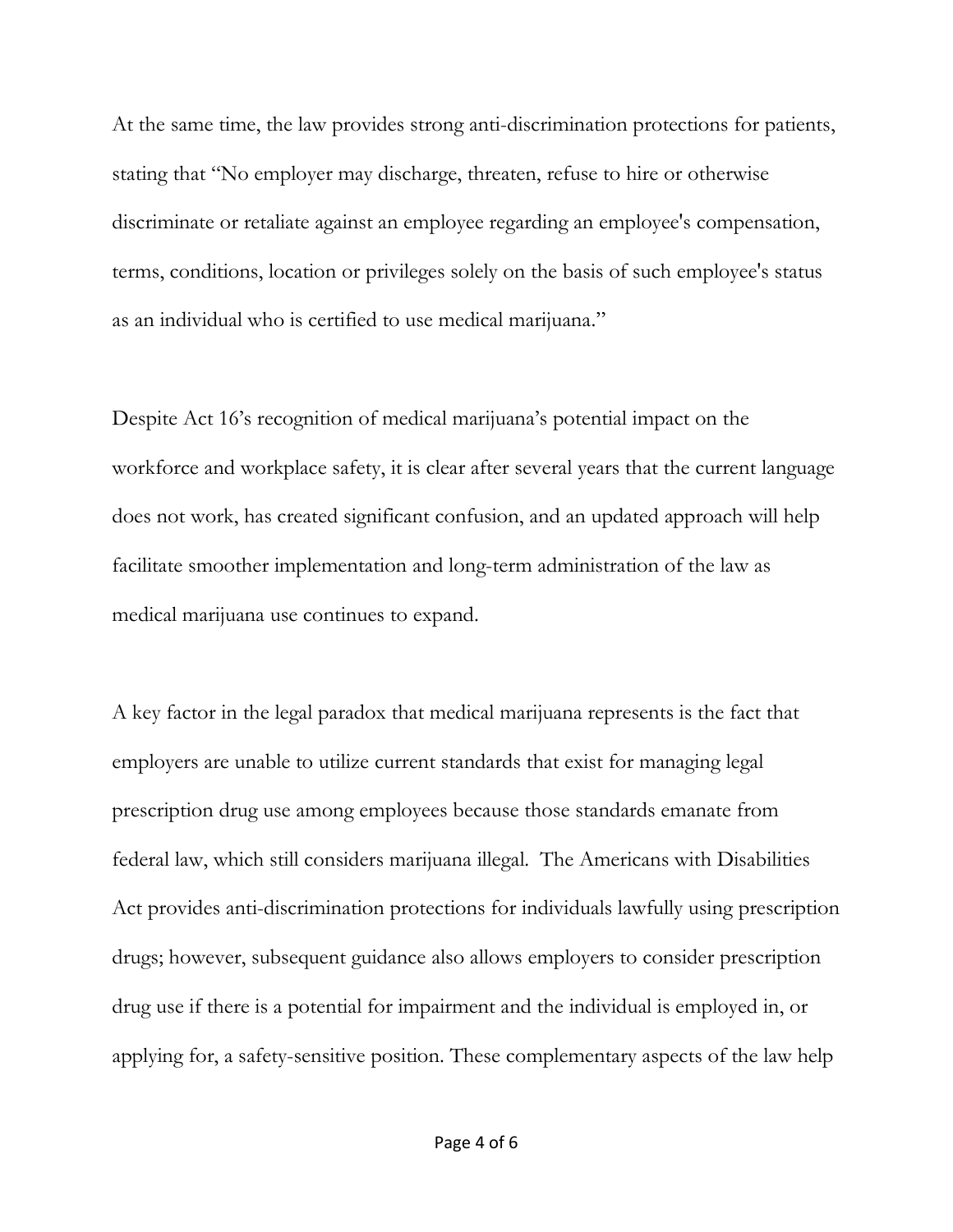balance employee rights with the right of employers to maintain a safe work environment.

During consideration of S.B. 3 many advocates expressed agreement with the notion that medical marijuana should be treated similarly to other legal prescription drugs. Act 16, while affording employees and patients with protections similar to federal law, fails to provide comparable guidance for employers, which has created confusion, has compromised safety; and no doubt has harmed employees as well who may have faced an unjust employment decision because the employer was not appropriately interpreting Act 16.

The PA Chamber supports S.B. 749, which we believe provides a framework that will better promote workplace safety and provide guidance to employers and employees that is more clear, comprehensive and comparable to federal law. Importantly, the bill maintains in its entirety the aforementioned anti-discrimination language found in Section 2103(b)(1). It also codifies a distinction between the general workforce and safety-sensitive positions; and, for the latter, provides employers appropriate discretion to make employment decisions that help ensure a safe work environment.

The bill addresses other questions left unanswered in Act 16 including clarifying the right of employers to conduct lawful drug tests; addressing the standards for